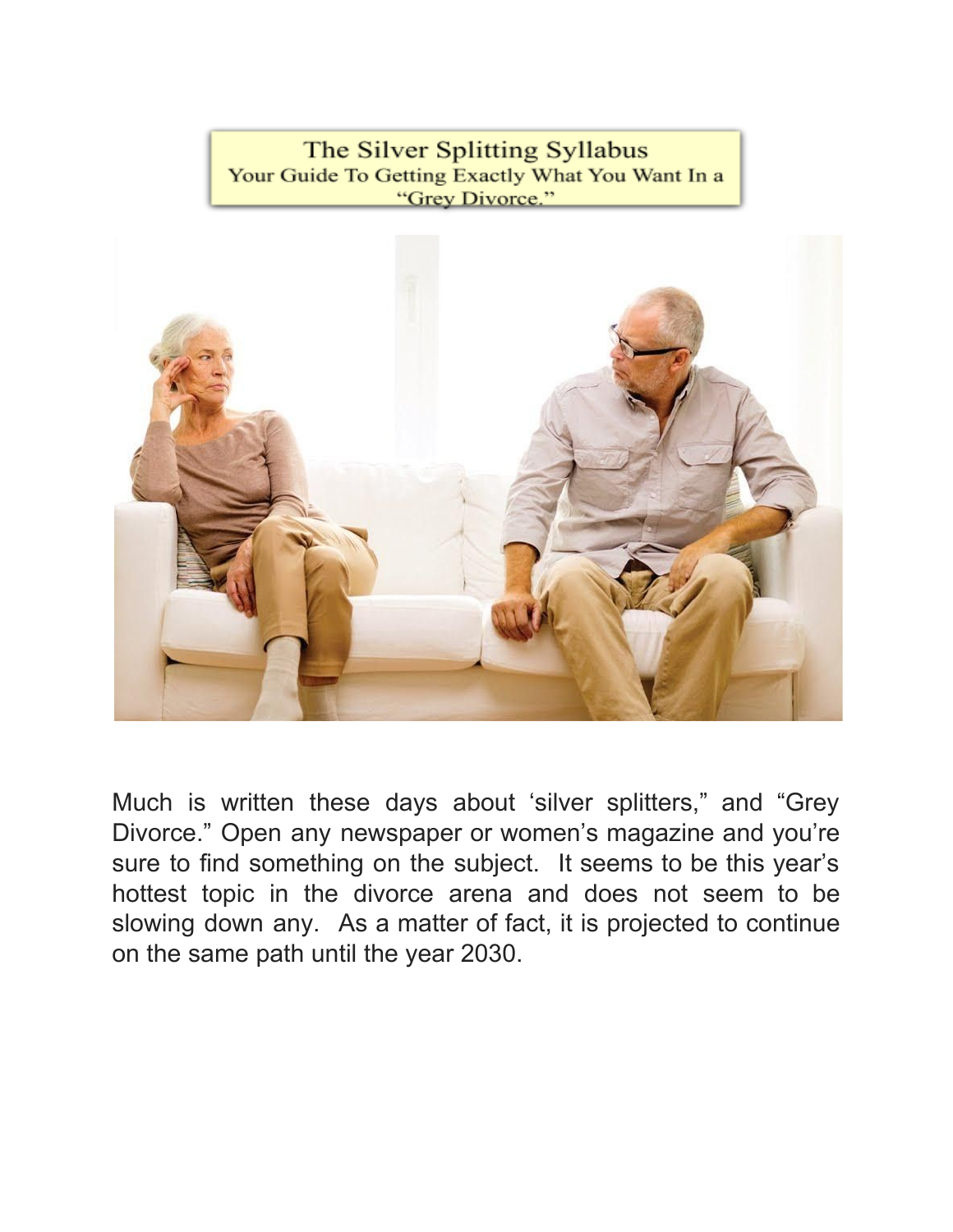Silver splitters (divorcees over 50 who fall into the baby boomer generation), are [growing](http://www.ons.gov.uk/ons/rel/family-demography/older-people-divorcing/2011/sty-divorce.html) in [number](http://www.ons.gov.uk/ons/rel/family-demography/older-people-divorcing/2011/sty-divorce.html). However, the Office of National Statistics published results in 2014 showing that the divorce rate for 2012 (the latest figures available) for men and women aged 50-54 is almost double the 55-99 and 60+ age groups.

# **On the Rise**

Number of divorces per year by those ages 50+ in the U.S.



No matter whose idea divorce is, there are a few things that you need to consider. The "Silver Splitter Syllabus," will walk you through them so that you can decide exactly what you want. Madonna once said, "People do not get what they want because they do not say what they want." In order to say it, first you must figure it out. You are going to have to organize your thoughts, think strategically, selectively, and to take the needed steps to become personal finance savvy.

You will have to be bold, and maybe a little selfish. But that is OK, you have spent your whole adult life putting the wants and needs of others in front of your own, and now it is time to worry about YOU! This decision will affect the rest of your life as well as the way you are able to live it.

## **ORGANIZE YOUR THOUGHTS.**

You will need to organize your thoughts so that you can begin to work forward through each of them. We recommend journaling. This will allow you to keep track of your ideas and feelings about circumstances and issues as they happen. Because there will be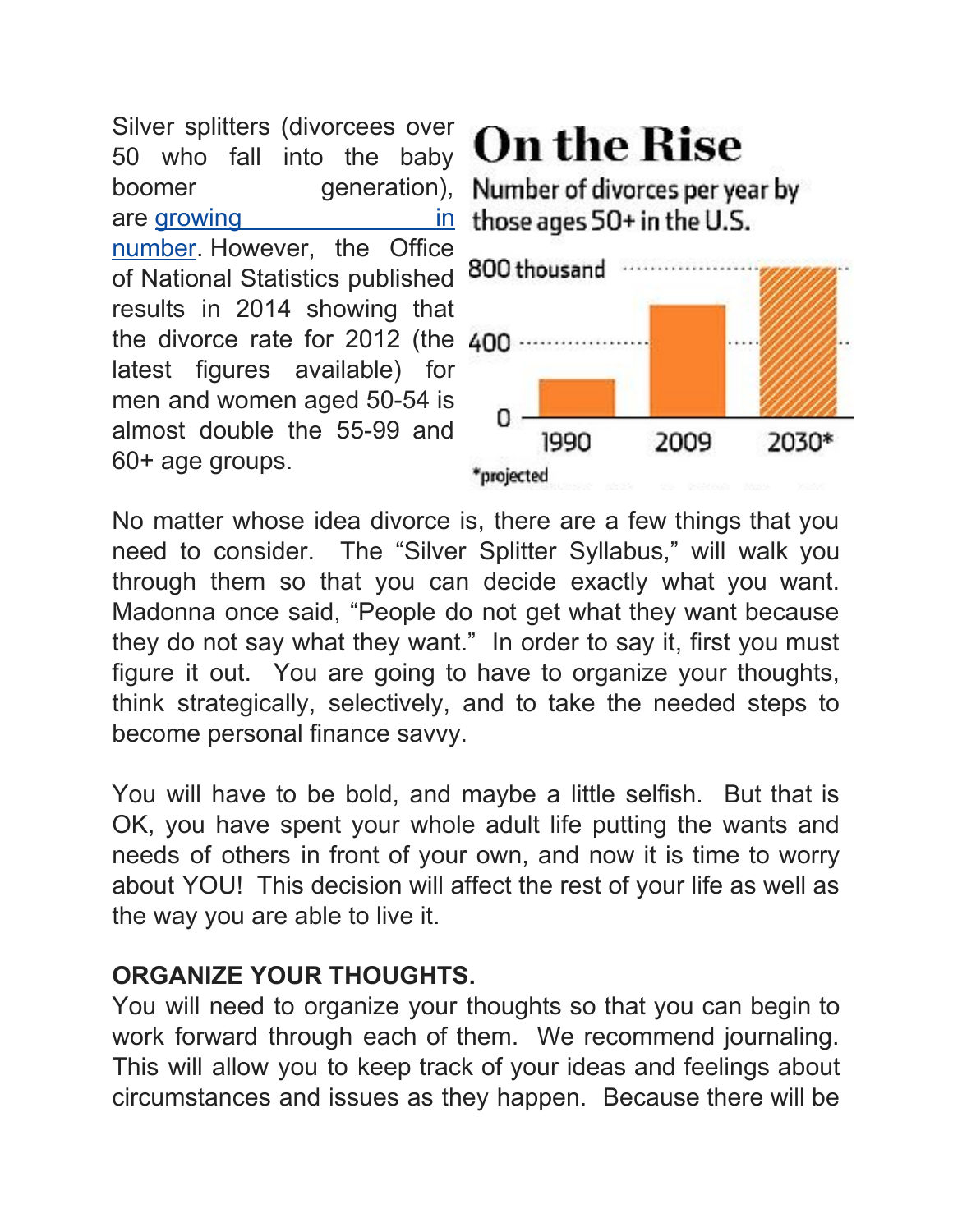so many, journaling about them as they arise will give you something to refer to down the road when you are ready or must decide on the issue at hand. It is also a great tool for mindfulness. Mindfulness is a practice that everyone should get serious about incorporating into their daily routine. It will drastically boost your quality of life and has many other health benefits that align with the new life you are about to begin.

## **BECOME A STRATEGIC THINKER**

DO NOT BE IMPULSIVE, whatever you do. Split second decisions like hiring the first attorney you talk to or starting to negotiate with your husband will only end up biting you from behind down the road. Be methodical, think



about what you want from your divorce. The clearer you are with yourself about what you want, the easier (and cheaper) the whole process will be.

## **BE SELECTIVE WITH YOUR SUPPORT SYSTEM.**



Close friends are comforting, just remember that they are likely to be emotionally involved in your divorce which will make it hard for them to be objective. Sometimes it is best to seek support from someone who does not know you and can give you an unbiased opinion and help you consider different options.

## **THINK ABOUT WHERE YOU WANT TO LIVE.**

The biggest asset most of us have in our lives is our home. You may have lived there many years and raised your family there.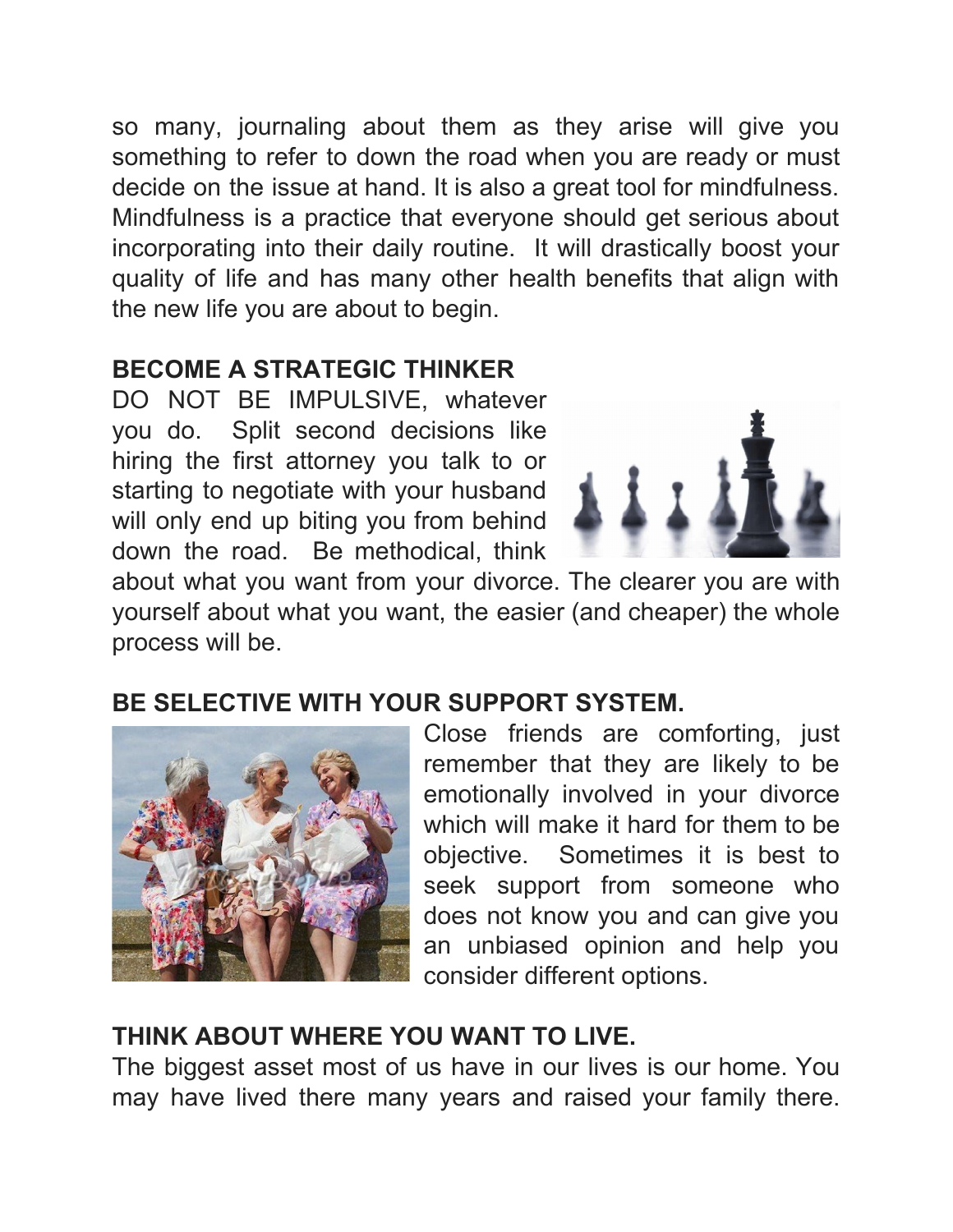You may have dreamed of spending your retirement there, keeping space for family Christmases and grandchildren. Many women will often just ask for the house and be willing to concede other assets such as their husband's pension.

But stop. Wait. As well as being an asset that will increase in value over time, in the short term, your home is also a liability in respect of ongoing bills and maintenance costs. Ask yourself: can you afford to run the house if you retain it as part of your settlement? Even if you can, do you feel you'll be able to move on emotionally while living in the same house as before?

## **BECOME PERSONAL FINANCE SAVVY.**



Before you begin negotiations, ensure that you understand what the finances of your marriage are. You may be a woman who has managed the family finances, known what you and your husband earn, the values of investments, life policies, other properties you may own. You may know your liabilities

- credit cards, loans and mortgage.

Or, you might have no idea where you stand financially because your husband has provided for you and dealt with the family finances your entire marriage. Divorce is a time when you need to understand what the marriage assets and liabilities are. If you suspect that there are assets that your husband is hiding, you need to get legal advice about this.

*Bank Accounts & Credit Cards*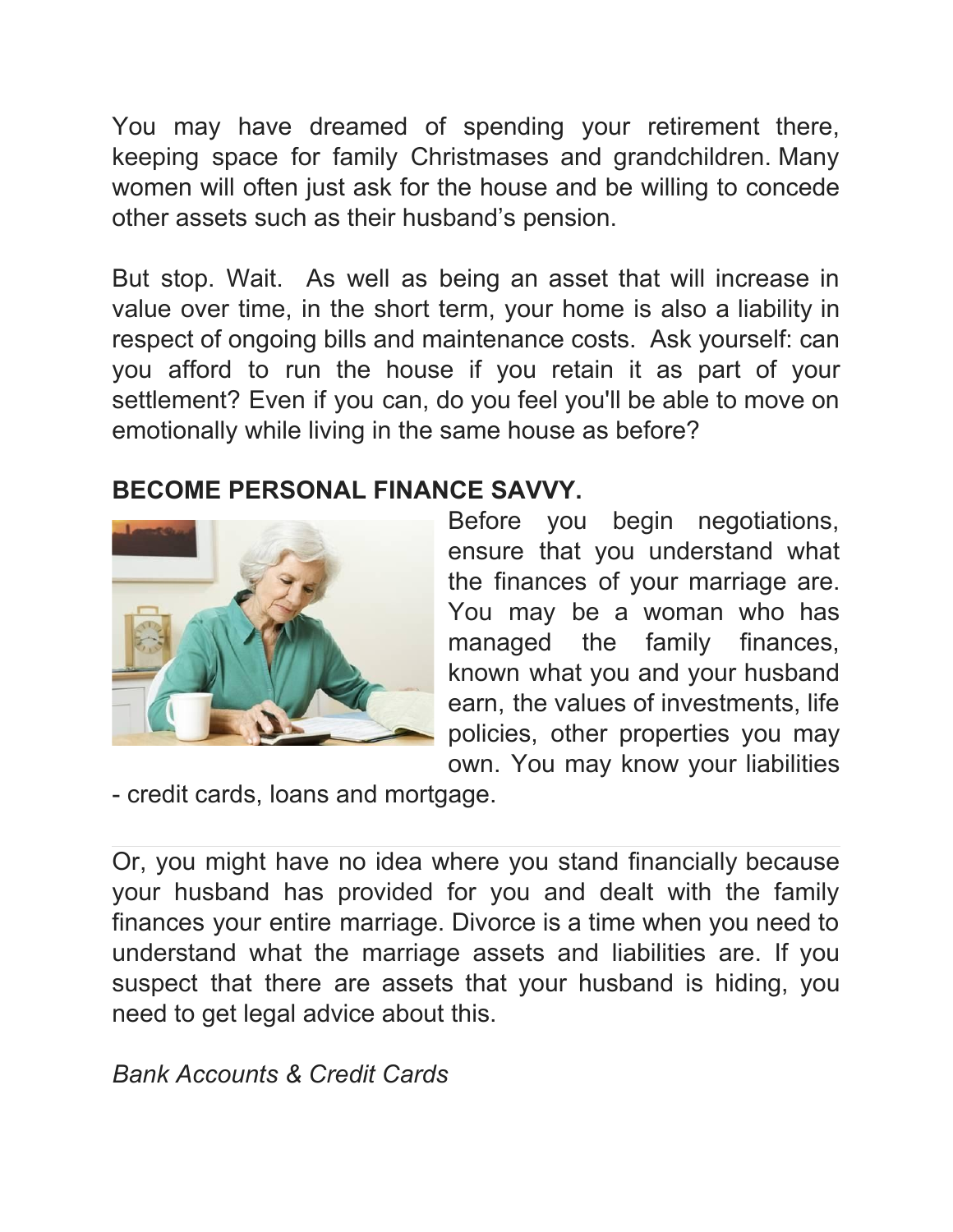If you have joint bank accounts and credit cards, you need to cancel these immediately. Inform your bank and credit card providers as soon as you make the decision to separate, or it's made for you.

#### *Pensions*

If you have worked, you may have your own pension. If your husband has worked, he may also have a pension. Because men don't take big career breaks for family-raising, their pensions are bigger than women's. Your husband's pension may well be the second biggest asset of your marriage (and it could be the 1st). The cash equivalent value of all pensions will be assessed on divorce. There are three options for dealing with pensions:

- Earmarking this has generally fallen from favor but effectively, it means that when your husband retires, some of his pension is paid to you. It's problematic in that you need to keep an eye on his pension, and it doesn't allow for a 'clean break'. If your husband dies before he draws his pension, you may get nothing and if he dies after retirement your payments will stop.
- Offsetting this occurs when each party keeps their own pension and the greater value of one is offset against other assets, usually the family home. So, for example, many women want to keep the family home and in return, the husband keeps his pension.
- Pension sharing this is probably the most popular option these days. If your husband has a greater pension pot than you, sharing his pension means that you will have an income on retirement. Pension sharing allows for a 'clean break'. Once the order is made, there is no need for further court orders. It gives you clarity and certainty.